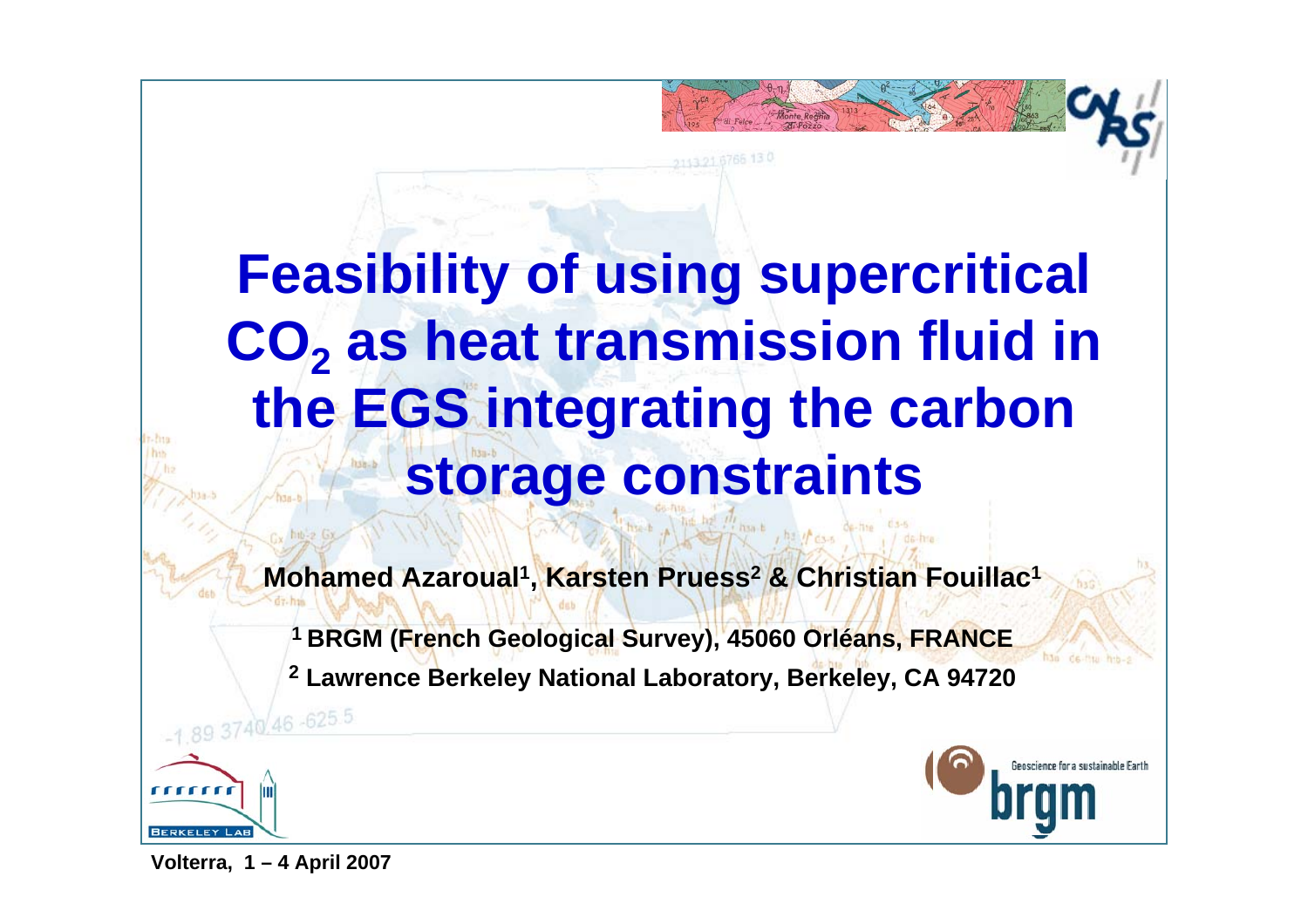## **Outline**

- > **Storage capacities of different geological options**
- >**EGSCO2 concept and relevant works (papers)**
- **> Advantages of CO<sub>2</sub> as heat transmission fluid**
- $>$  Structure of the CO<sub>2</sub> injection well bore
- > **Main physical chemical processes and water – rock interactions**
- >**Possible weak points: efficiency and security**
- > **Need to develop a hybrid concept combining advantageous of CO<sub>2</sub> as a heat transmission fluid with CO2 geologic storage**
- > **Concluding remarks**

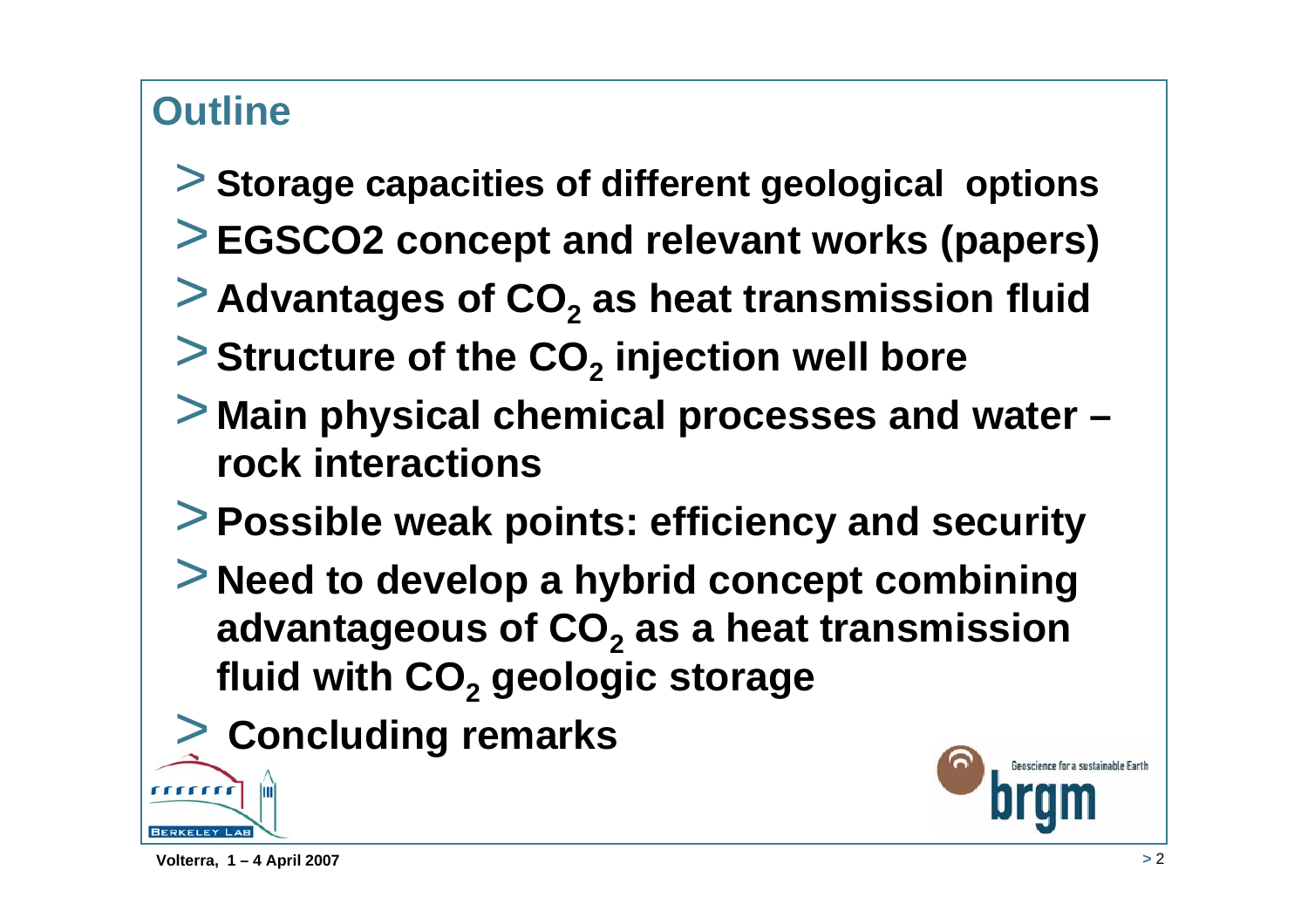## **CO2 Storage potential for different geological options**

## > **Hydrocarbon reservoirs (declining oil and gas fields)**

•**675-900 Gt CO2 ~45 % of emissions until 2050 (BAU\*)**

### > **Unminable coal seams**

•**15-200 Gt CO2 ~2- 20% of emissions until 2050 (BAU)**

### > **Deep Saline Aquifers**

•**100-10 000 Gt CO2 20 to 500% of emissions until 2050 (BAU)**

### > **Combining geothermal heat recovery and permanent CO2 storage looks extremely promising**



*\* Business-As-Usual*

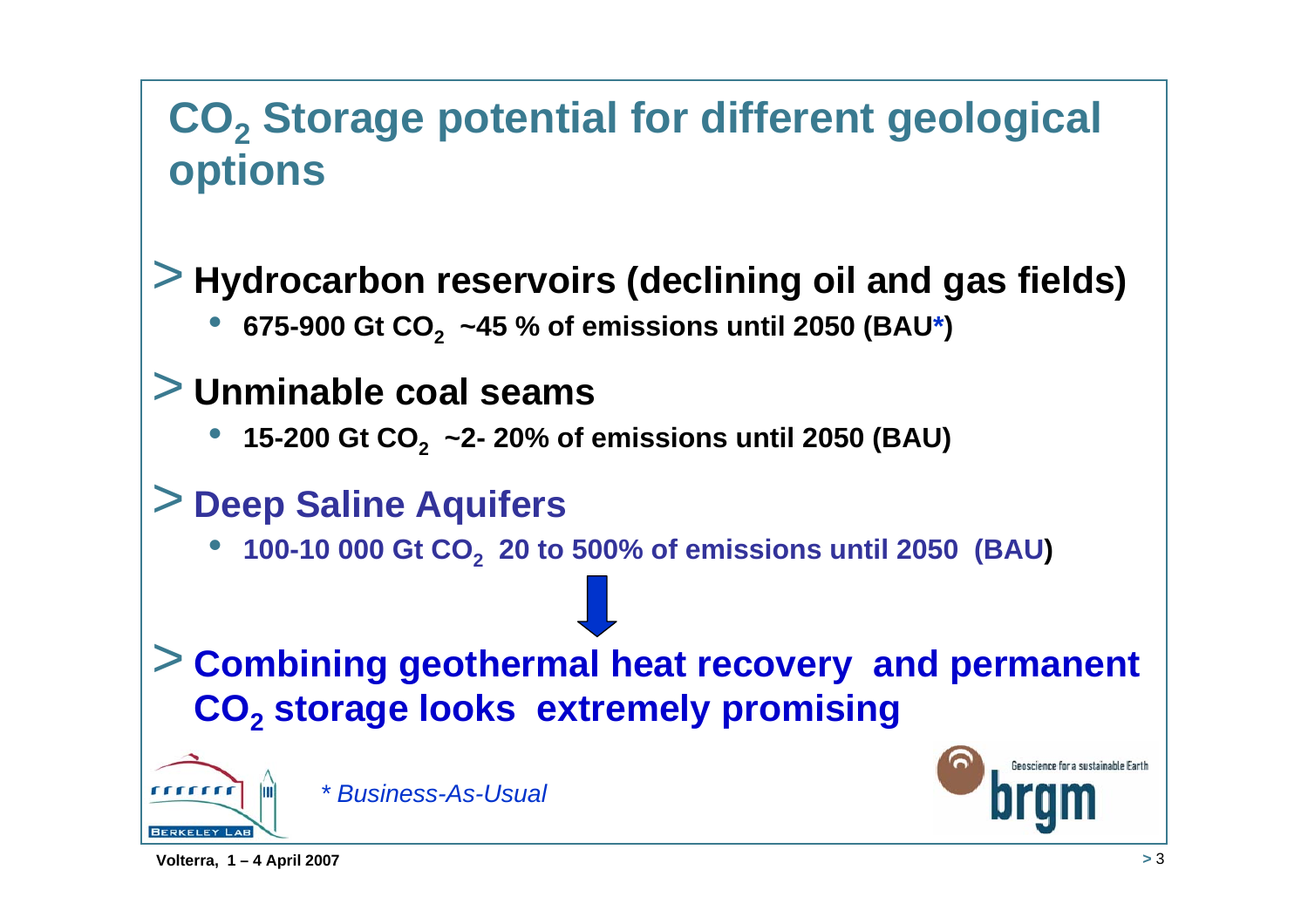## **EGSCO2 concept and relevant works (papers)**

- $\ge$  **Brown (2000)** A Hot Dry Rock geothermal energy concept utilizing supercritical CO<sub>2</sub> **instead of water. 25th Workshop on Geothermal Reservoir Engineering, Stanford, California (January 24-26, 2000)**
- $>$  **Fouillac** et al. (2004) Could sequestration CO<sub>2</sub> as be combined with the development **of EGS? 3rd Annual Conference on CCS, Alexndria, (Via, May 3-6, 2004).**
- > **Ueda et al. (2005) Experimental Studies of CO2-Rock Interaction at Elevated Temperatures under Hydrothermal Conditions,** *Geochemical Journal,* **Vol. 39, No. 5, pp. 417–425.**
- $>$  **Merkel et al. (2005) Compilation of contributions on scCO<sub>2</sub> & Hot Dry Rock (in German language).**
- $>$  **Pruess and Azaroual (2006)** On the feasibility of using scCO<sub>2</sub> as heat transmission **fluid in an engineered HDR geothermal system. 31st Workshop on Geothermal Reservoir Engineering, Stanford, California (Jan. 30 – Feb. 1, 2006)**
- $>$  **Pruess (2006a) EGS** using CO<sub>2</sub> as working fluid—A novel approach for generating **renewable energy with simultaneous sequestration of carbon.** *Geothermics***, Vol. 35, p. 351-367.**
- > **Pruess (2006b) EGS with CO2 as the heat transmission fluid—A game-changing alternative for producing renewable energy with simultaneous storage of carbon. Philadelphia GSA Annual Meeting (22-25 October 2006).**
- $>$  Kühn et al. (2007) Mineral trapping of CO<sub>2</sub> in operated hydrogeothermal reservoirs. **EGU 2007, Vol. 9, A-09207.** rrrrrrr

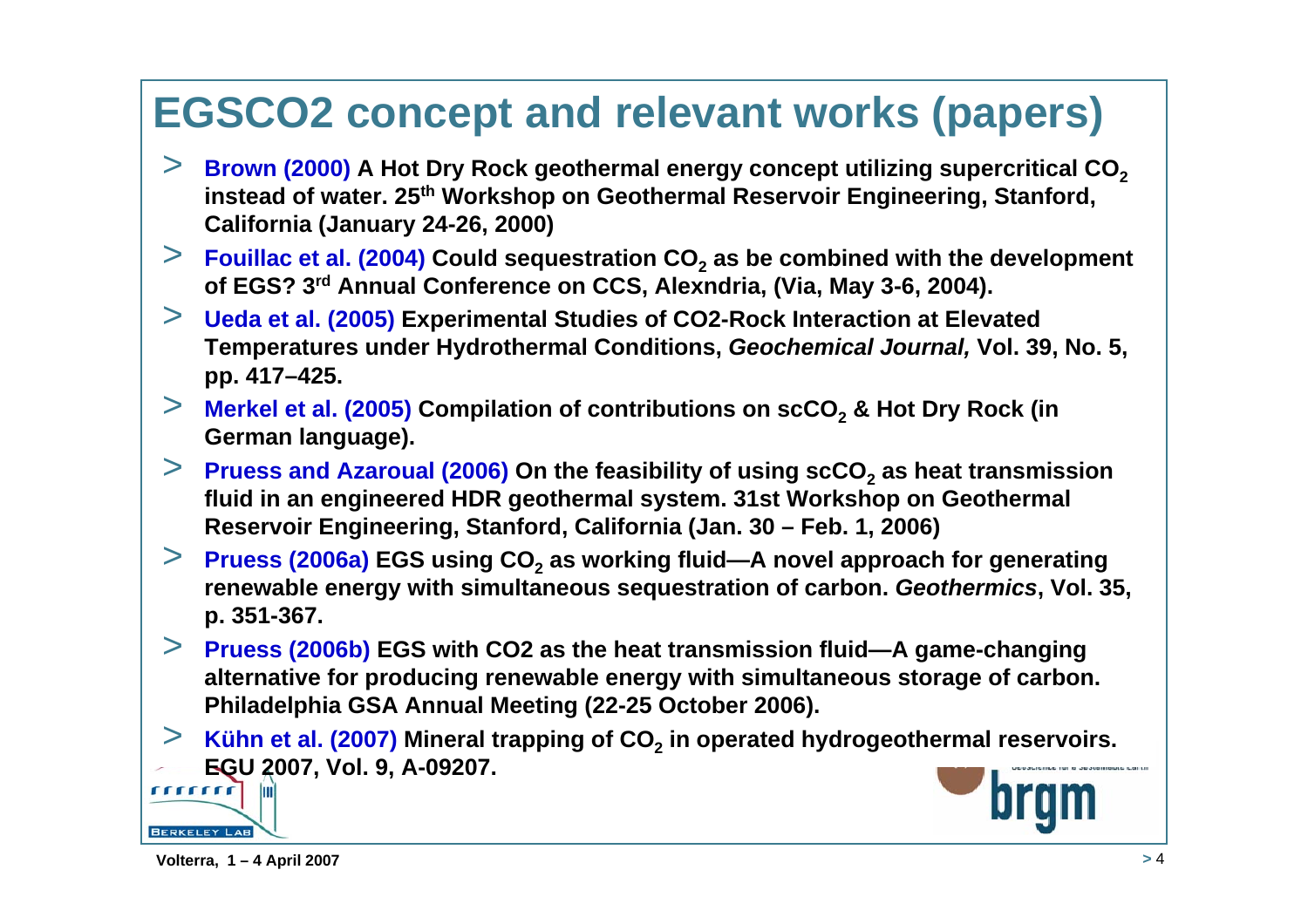## Advantages: properties of supercritical CO<sub>2</sub>



Hydrostatic pressure gradient: 100 bar / km

Mean depth below which the  $\mathsf{CO}_2$  is supercritical: ~ 800 m

**Supercritical CO2 occupies a much smaller volume than under gaseous state, its upward migration tendency is less due to its density which is very similar to basin** 

 **Increase in storage capacity and security fluid densitiesBERKELEY LAB**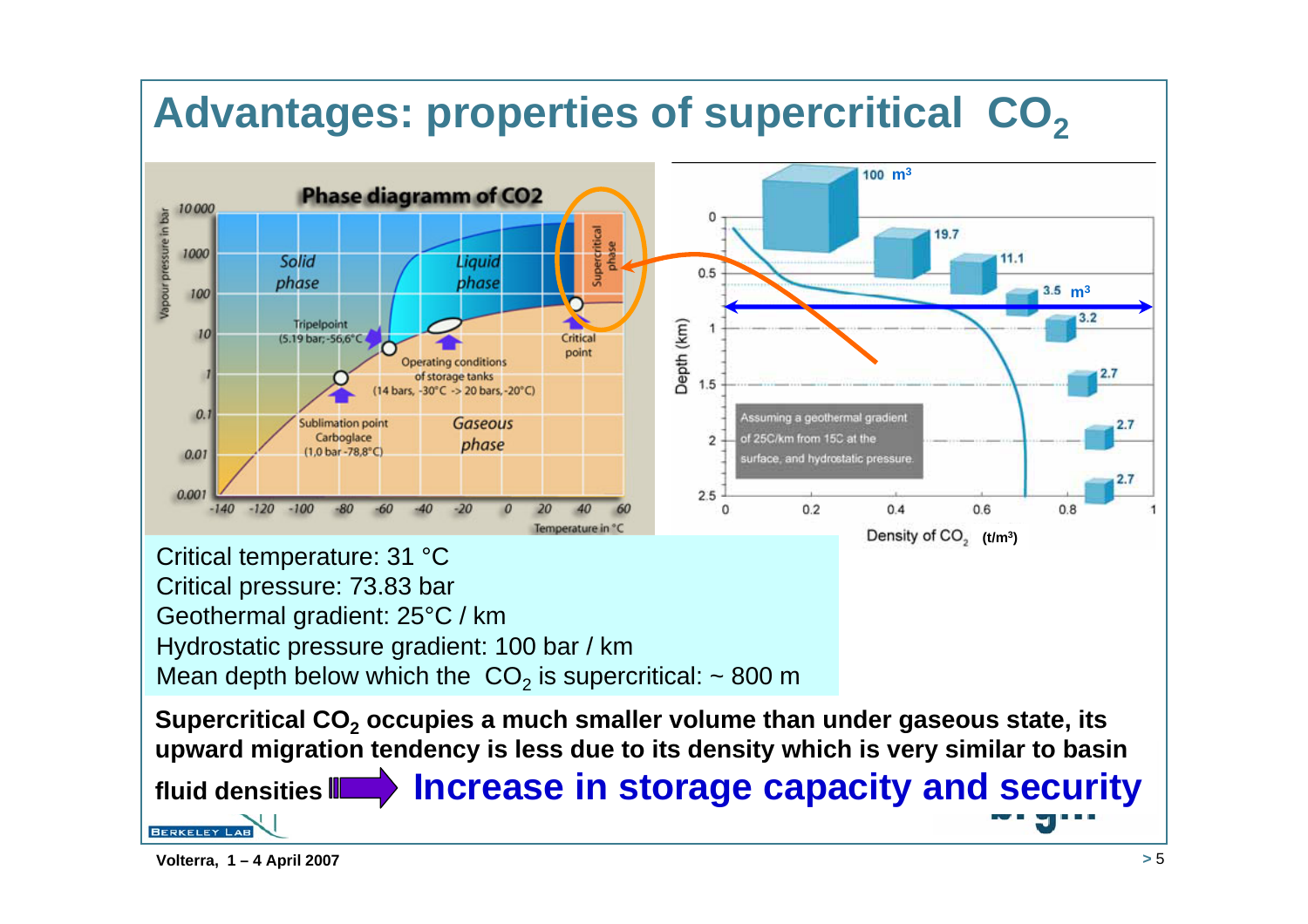## **Heat extraction from different reservoir temperatures (CO2** *vs.* **H2O) at 500 bar (~ 5 km)**



**Volterra, 1 – 4 April 2007 <sup>&</sup>gt;** 6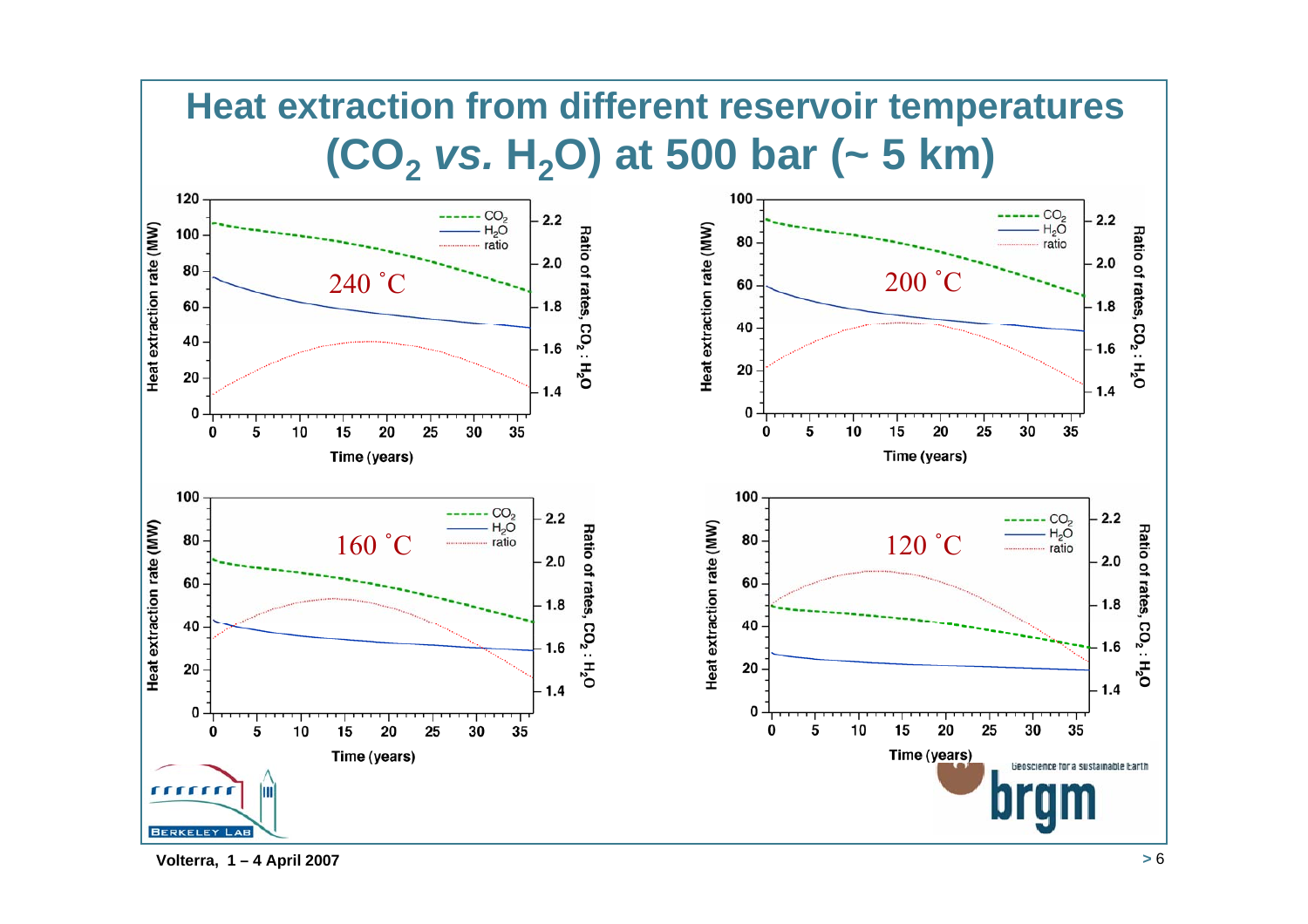## **Ratios of net heat extraction rates (CO<sub>2</sub>** *vs.* **H<sub>2</sub>O) for different initial reservoir temperatures**

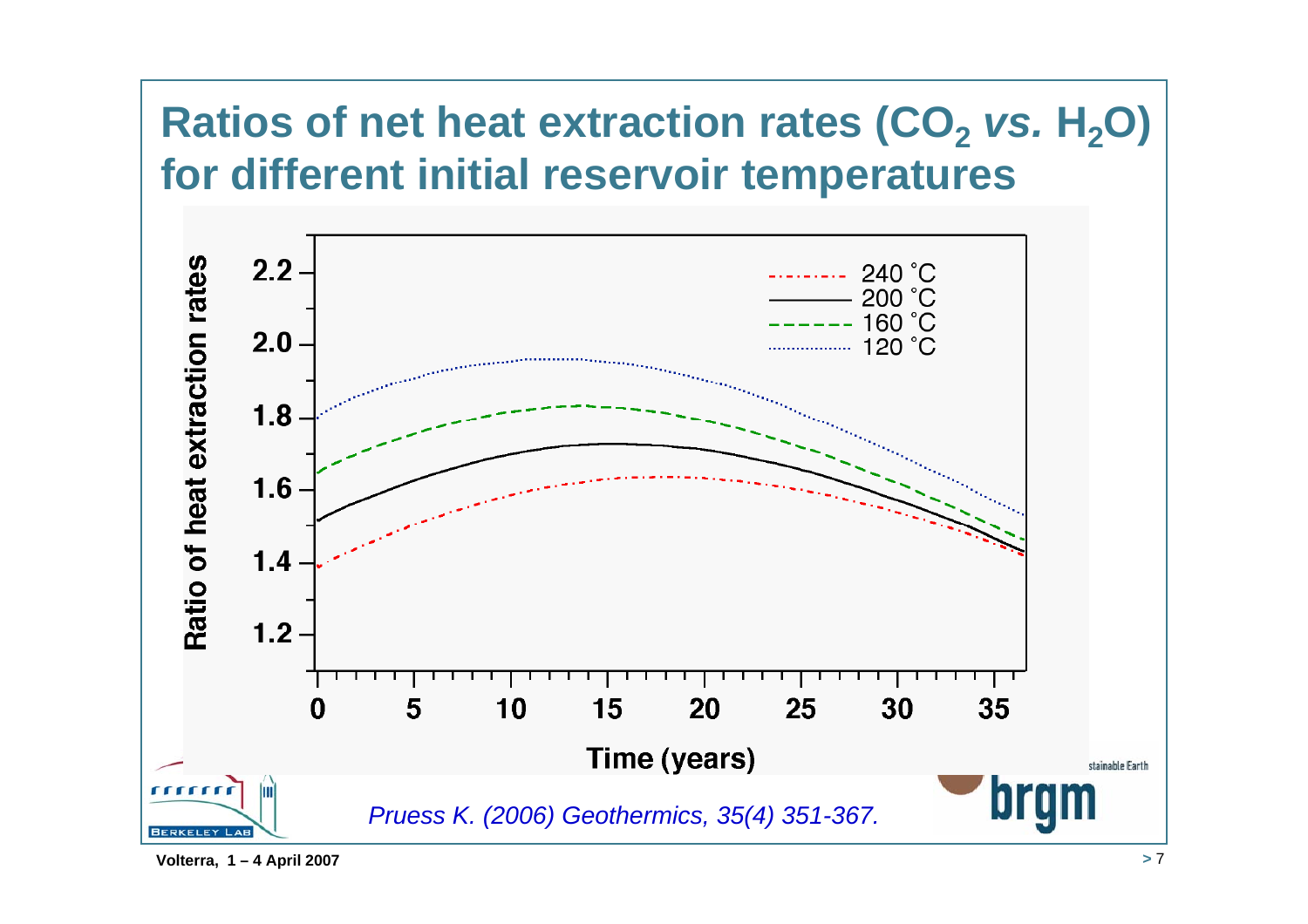### **Comparing Heat Transmission Fluids (CO2** *vs.* **H2O)**

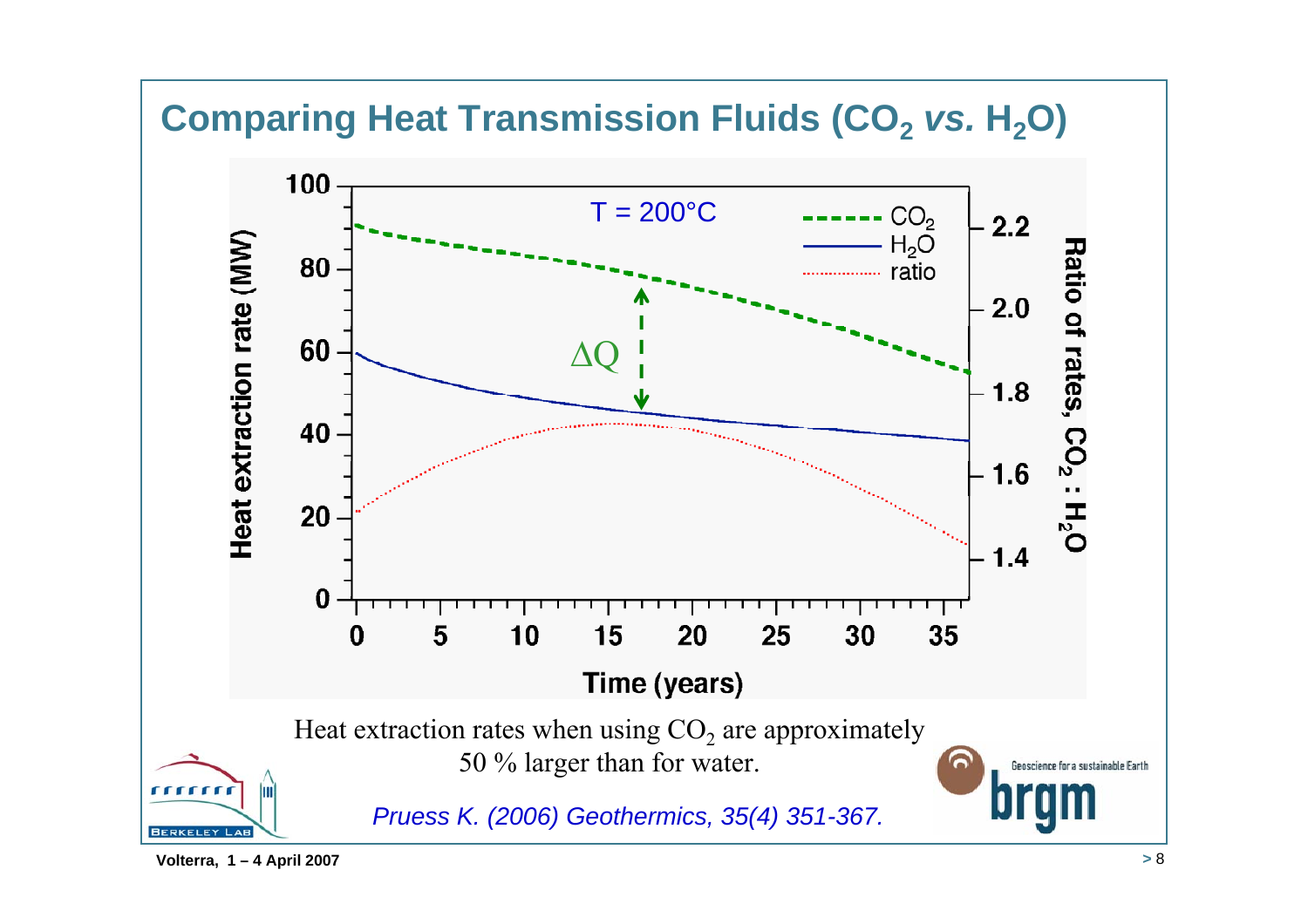## **EGS: Comparing Heat Transmission Fluids (CO<sub>2</sub>** *vs.* **H<sub>2</sub>O)**

| property                          | $CO_{2}$                                                                                          | water                                                                                         |
|-----------------------------------|---------------------------------------------------------------------------------------------------|-----------------------------------------------------------------------------------------------|
| ease of flow                      | <b>lower viscosity</b> , lower density                                                            | higher viscosity, higher density                                                              |
| heat transmission                 | smaller specific heat                                                                             | larger specific heat                                                                          |
| fluid circulation<br>in wellbores | highly compressible and larger<br>expansivity<br>$\equiv$ = more buoyancy                         | low compressibility, modest<br>expansivity<br>$\equiv$ less buoyancy                          |
| fluid losses                      | earn credits for storing<br>greenhouse gases                                                      | costly                                                                                        |
| chemistry                         | poor solvent; significant upside<br>potential for porosity<br>enhancement and reservoir<br>growth | powerful solvent for rock minerals:<br>lots of potential for dissolution and<br>precipitation |



Favorable properties are shown **bold-faced**.

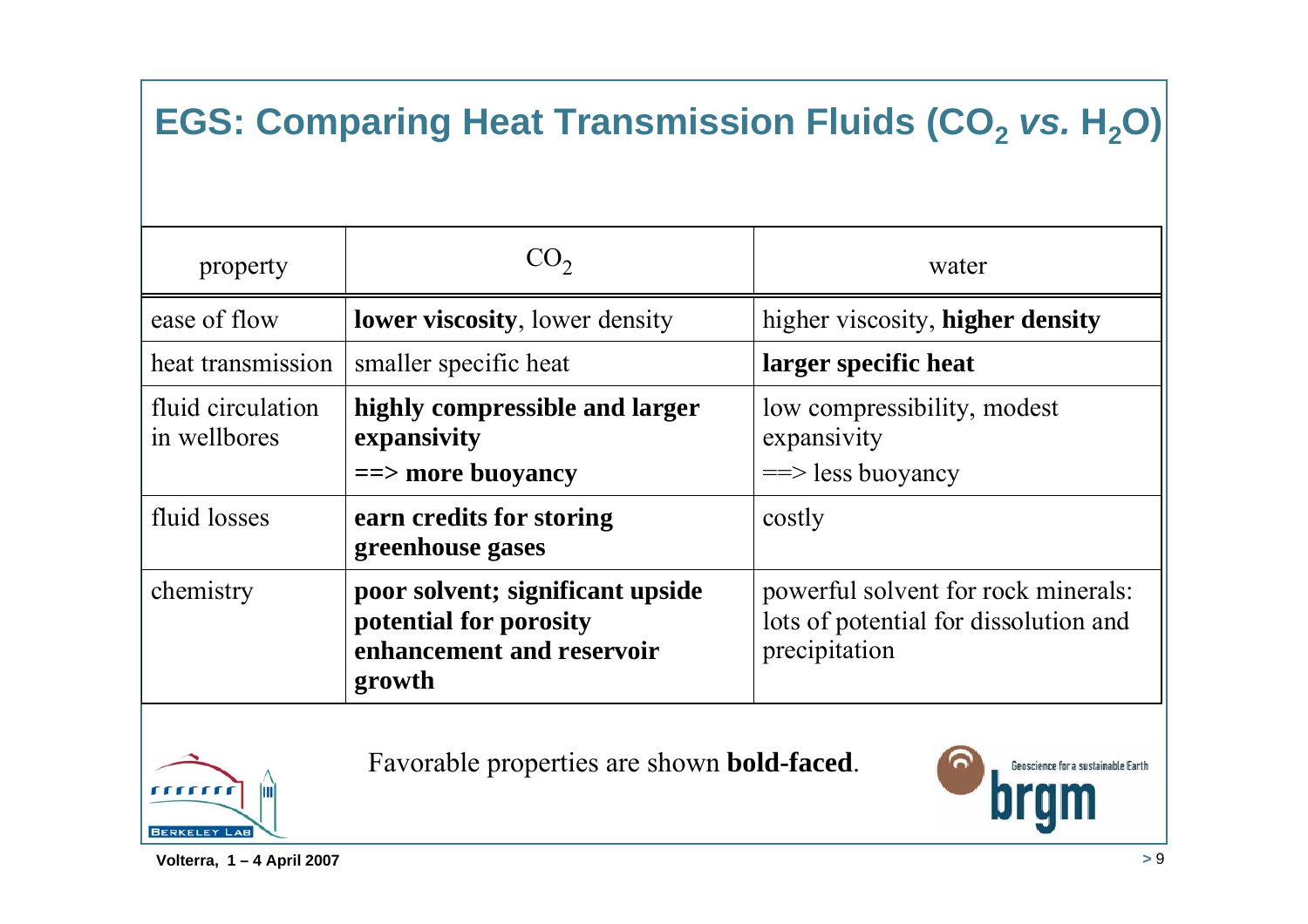### **Temporal evolution of reactive fronts captured at 10 m from CO2 injection well**



**Volterra, 1 – 4 April 2007 <sup>&</sup>gt;** 10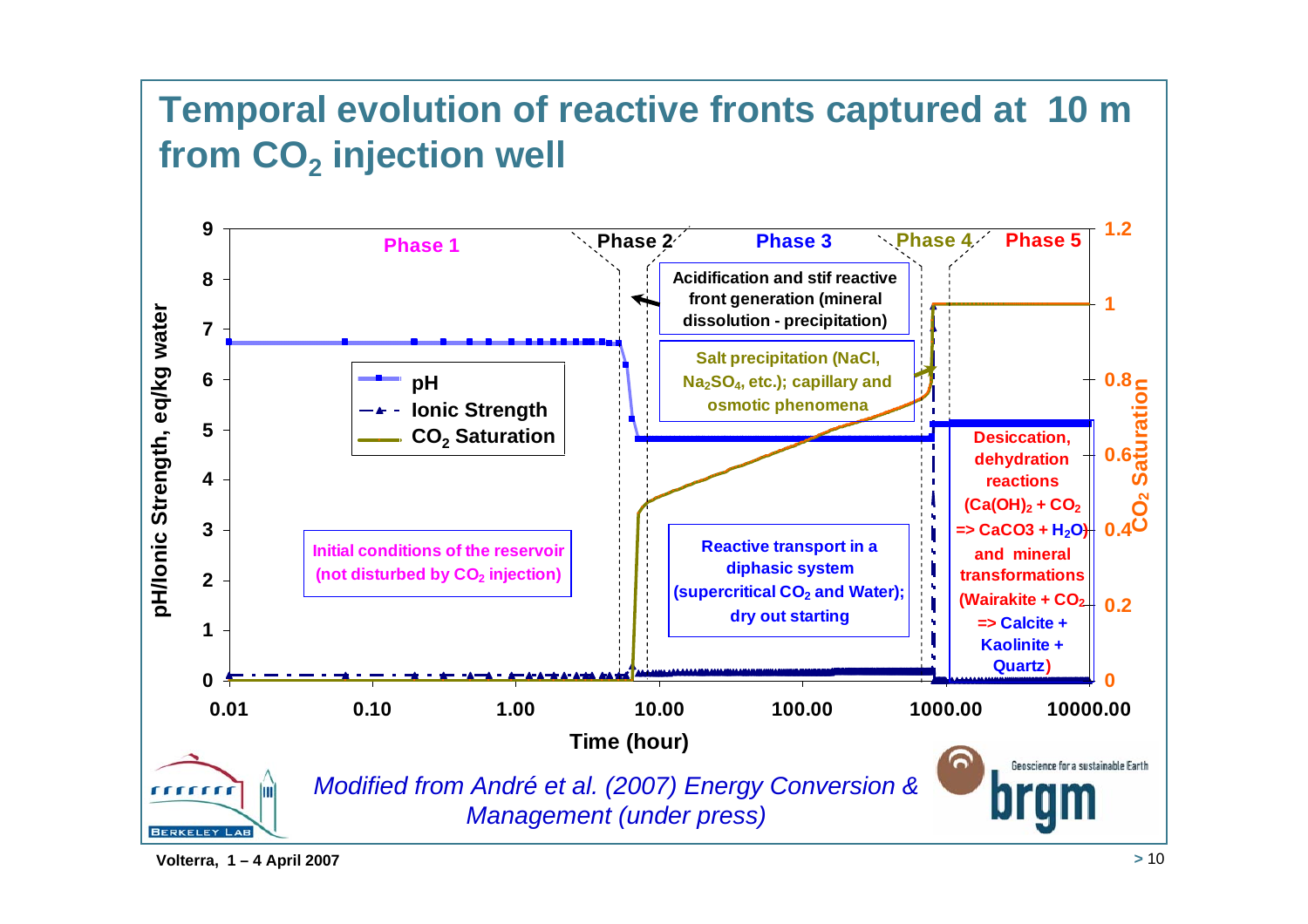#### Reactive zones around the CO<sub>2</sub> injection well bore after **certain period of injection (geochemical processes)** CO<sub>2</sub> **Injection Moving and growing zones in timewell Zone 4 Zone 3 Zone 2 Zone 1 Zone 5** $2 < S_L < 100 \%$  **b**  $S_L = 100 \%$  $S_G = 98\%$   $2 < S_L < 100\%$ <br> $S_L = 2\%$   $0 < S_G < 98\%$  $S_G = 100\%$  **S**<sub>G</sub> = 98 % **S**<sub>L</sub> S<sub>L</sub> S<sub>L</sub> S<sub>L</sub>  $S_1 = 2 \%$ **Initial aqueous DesiccationDesiccation AcidifiedTwo phase solution (Evaporation)** aqueous CO<sub>2</sub> **mixture rich solutionHigh saline pH buffered by pore water pCO2 (3.5 to 5.5) Thermodynamic Mineral Massive Mineral equilibrium Mineral dissolution dehydration precipitation (mineral – dissolution -(carbonate, of salts inaluminoaqueous precipitation micropores solution) silicates**arth *Maximum Increase of Initial*  $000$  *Very reactive zones heat exchange conditionsextractionsurface*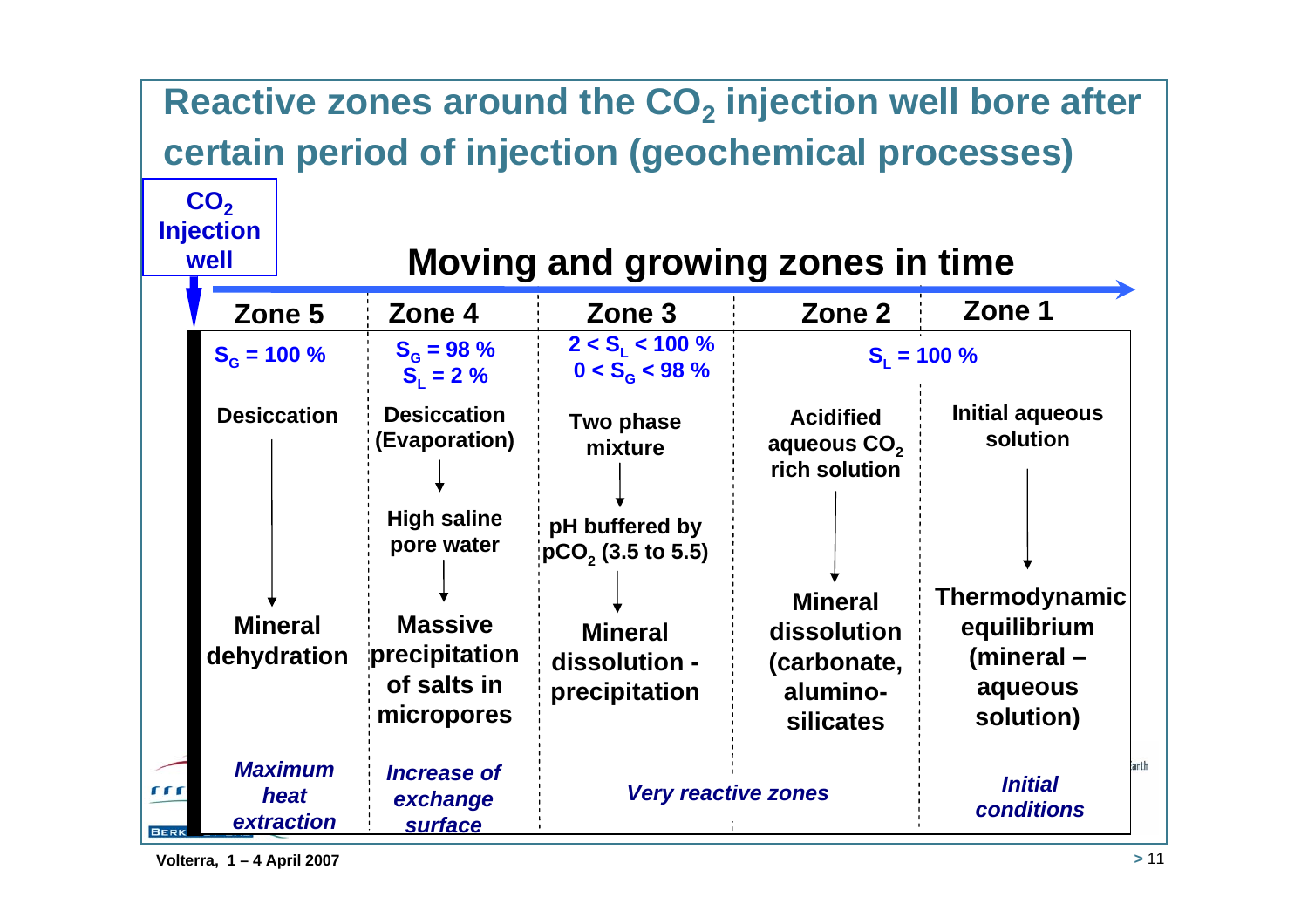### **Schematic thermo-hydro-chemical simulation results**  (Injection of CO<sub>2</sub> in saline aquifer)

![](_page_11_Figure_1.jpeg)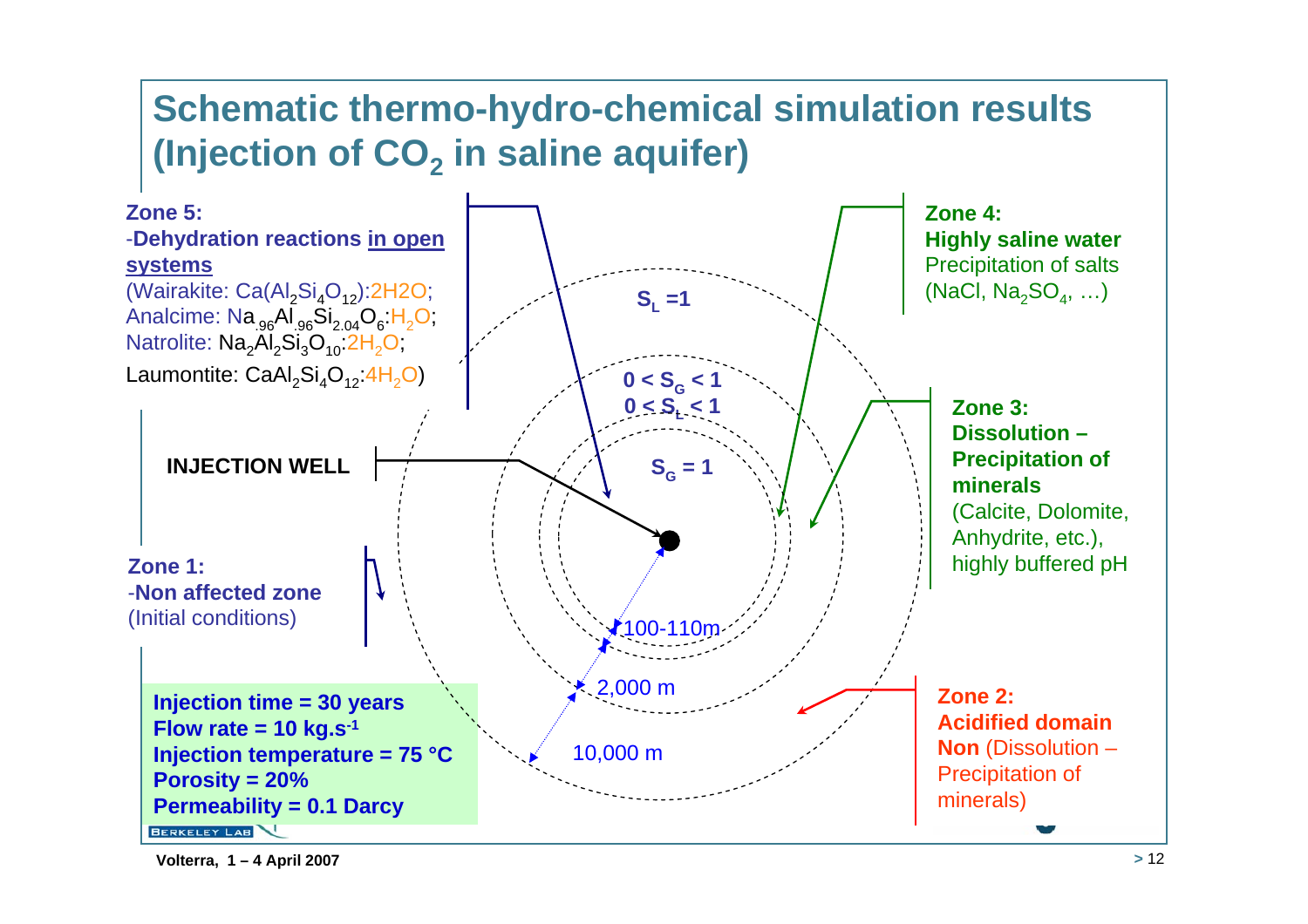## **Carbon storage capacity of the EGSCO2 & energy efficiency**

- > Simulations using reference case (Trej = 20°C; Tpro <sup>=</sup> 200 $^{\circ}$ C; Efficiency  $\sim$  0.45) of long-term EGSCO<sub>2</sub> circulation showed:
	- •**One needs CO<sub>2</sub> circulation at a rate of 20 ton/s for 1,000 MW of electric power,**
	- • **For 1 year, the fluid loss (sequestered) rates decrease from 12 to 7%,**
	- • **For long-term, the reasonable loss is about 5% of injection rate (1 ton/s per 1,000 MW of electric power),**
	- This corresponds to CO<sub>2</sub> emissions of about 3,000 MW of coal **fired generation,**
- $>$  1,000 MW (electric) of EGSCO2 could store all the CO<sub>2</sub> generated by 3,000 MW of coal-fired power plants.

![](_page_12_Picture_7.jpeg)

![](_page_12_Picture_8.jpeg)

![](_page_12_Picture_9.jpeg)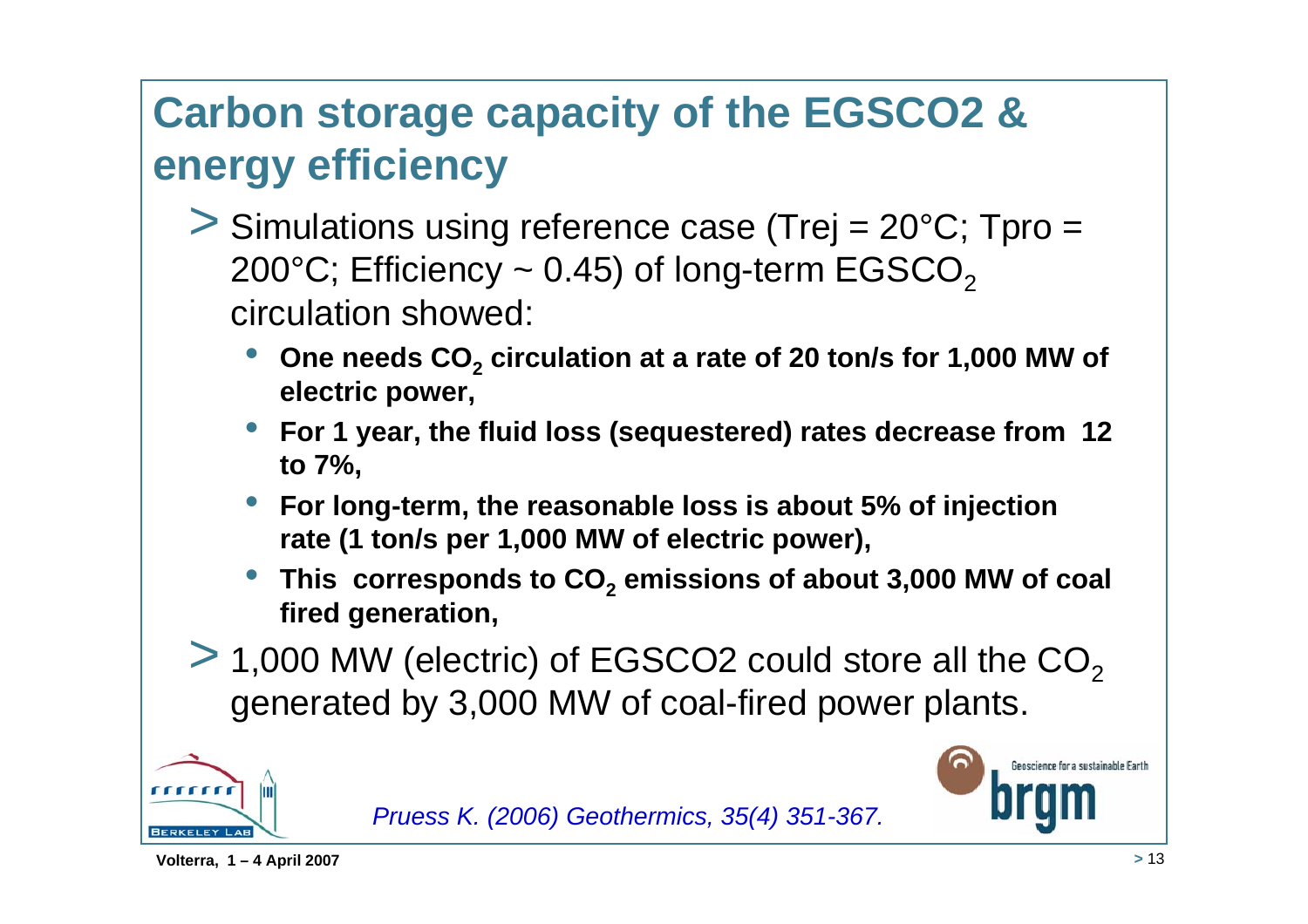## **Possible weak points: efficiency and security of geological storage of CO2 for several centuries**

![](_page_13_Picture_1.jpeg)

- > **Understanding all phenomena**
- > **Site selection**
- > **Predictive modelling**
- > **Monitoring methodology for security and trading**
- > **Risk assessment, mitigation & remediation**

![](_page_13_Picture_7.jpeg)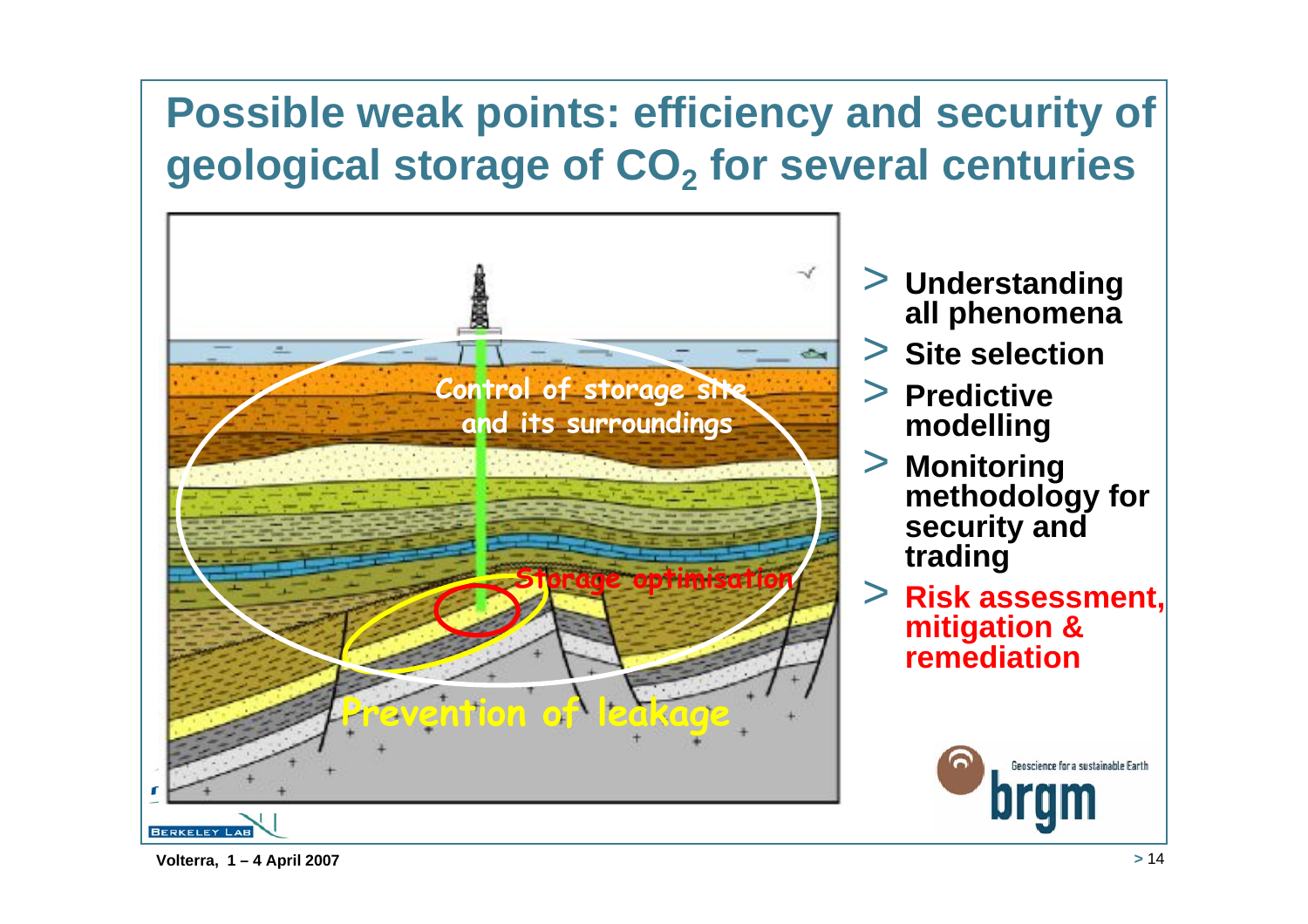## **Specific characteristics of geological storage of CO<sub>2</sub> in geothermal reservoirs**

- > Leakage prevention is a prerequisite for the concept of Geological Storage of CO<sub>2</sub>
- > Fractured reservoirs may present preferential flow paths for  $\mathsf{CO}_2$  movement with proven cap rock relevant for the  $\mathsf{CO}_2$  storage
- > The integrity of geothermal fractured reservoir will be of paramount importance for the robustness of the combined geothermal and  $\mathsf{CO}_2$  storage hybrid concept
- > Water-Rock Interaction kinetics and mass transfer between phases are very fast for HT/HP & high  $CO<sub>2</sub>$ concentrations

![](_page_14_Picture_5.jpeg)

enscience for a sustainable Farth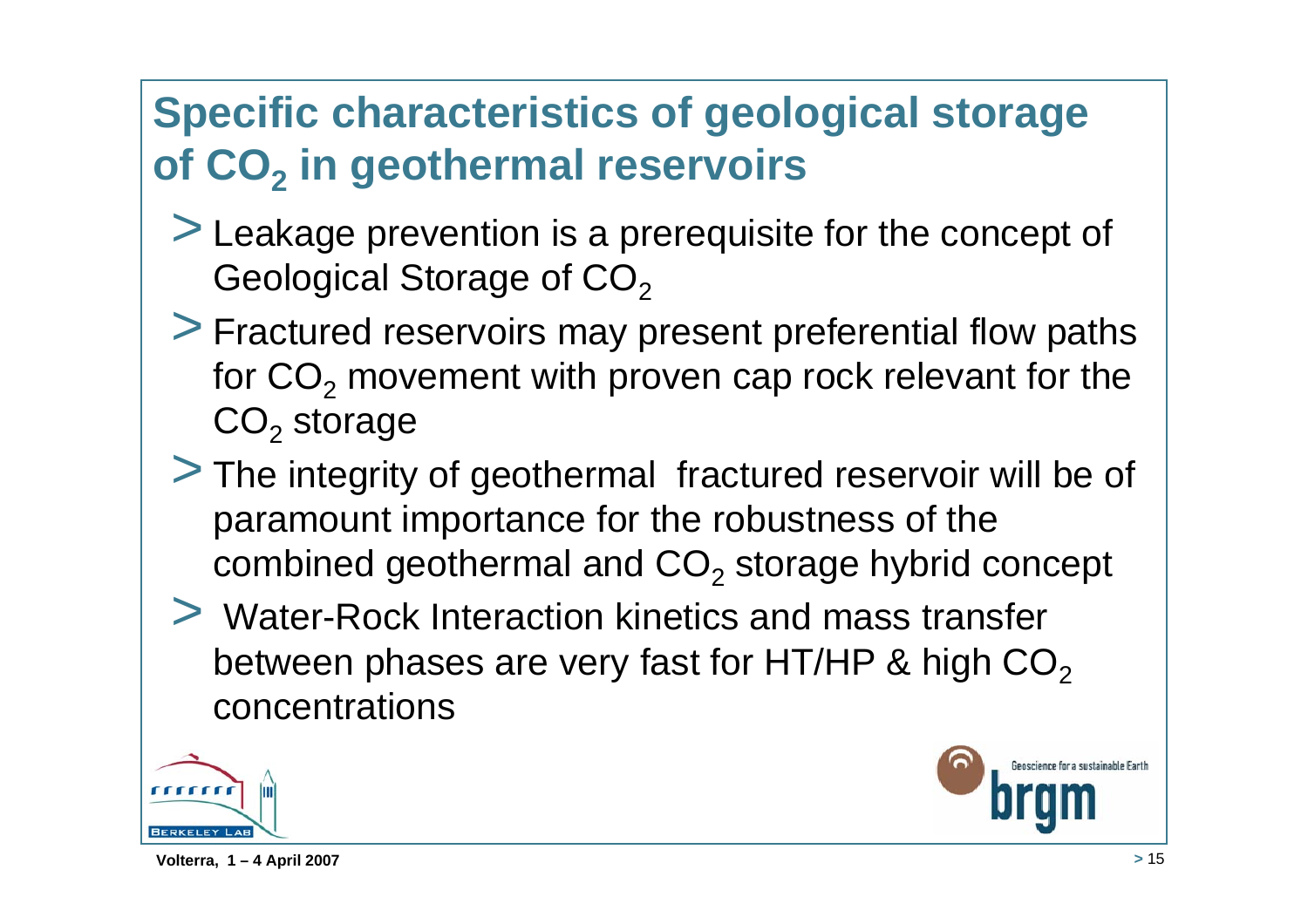## **Some criteria for security**

### > **Security will be optimal**

- Storage sites are selected after a thorough and careful geological study, they must present certain structural properties and be in zone with low seismic risk
- Long term predictive modelling of the reservoir property changes by  $\mathsf{CO}_2$  injection must be performed
- Well completion (steel casing, cement) must be specially designed
- Pre-existing wells in the storage area must be known and their conditions assessed
- A strategy for Monitoring Mitigation Verification must be established and implemented before starting  $CO<sub>2</sub>$ injection

![](_page_15_Picture_7.jpeg)

enscience for a sustainable Farth

**Volterra, 1 – 4 April 2007 <sup>&</sup>gt;** 16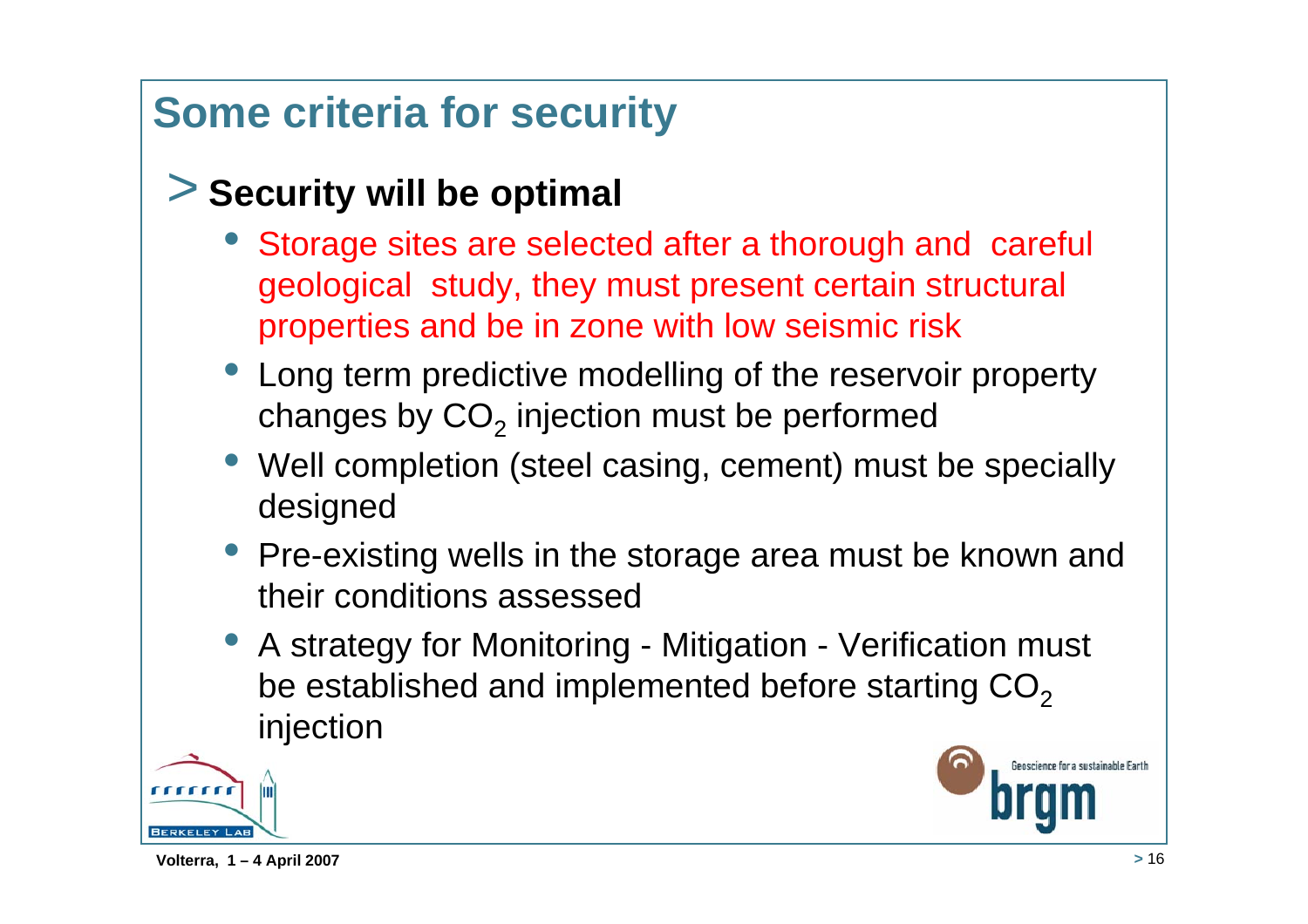## **Estimating, Verifying and Emissions from CO<sub>2</sub> storage sites**

- > Geology of storage site needs to be precisely evaluated and local and regional hydrogeology and leakage pathways identified
- > Potential leakage will be evaluated based on site characterization and realistic modelling that predicts reactive movement of CO $_{\rm 2}$  over time
- > Establish an adequate monitoring plan which should identify potential leakage pathways, measure leakages and validate/update models

![](_page_16_Picture_4.jpeg)

enscience for a sustainable Farth

**Volterra, 1 – 4 April 2007 <sup>&</sup>gt;** 17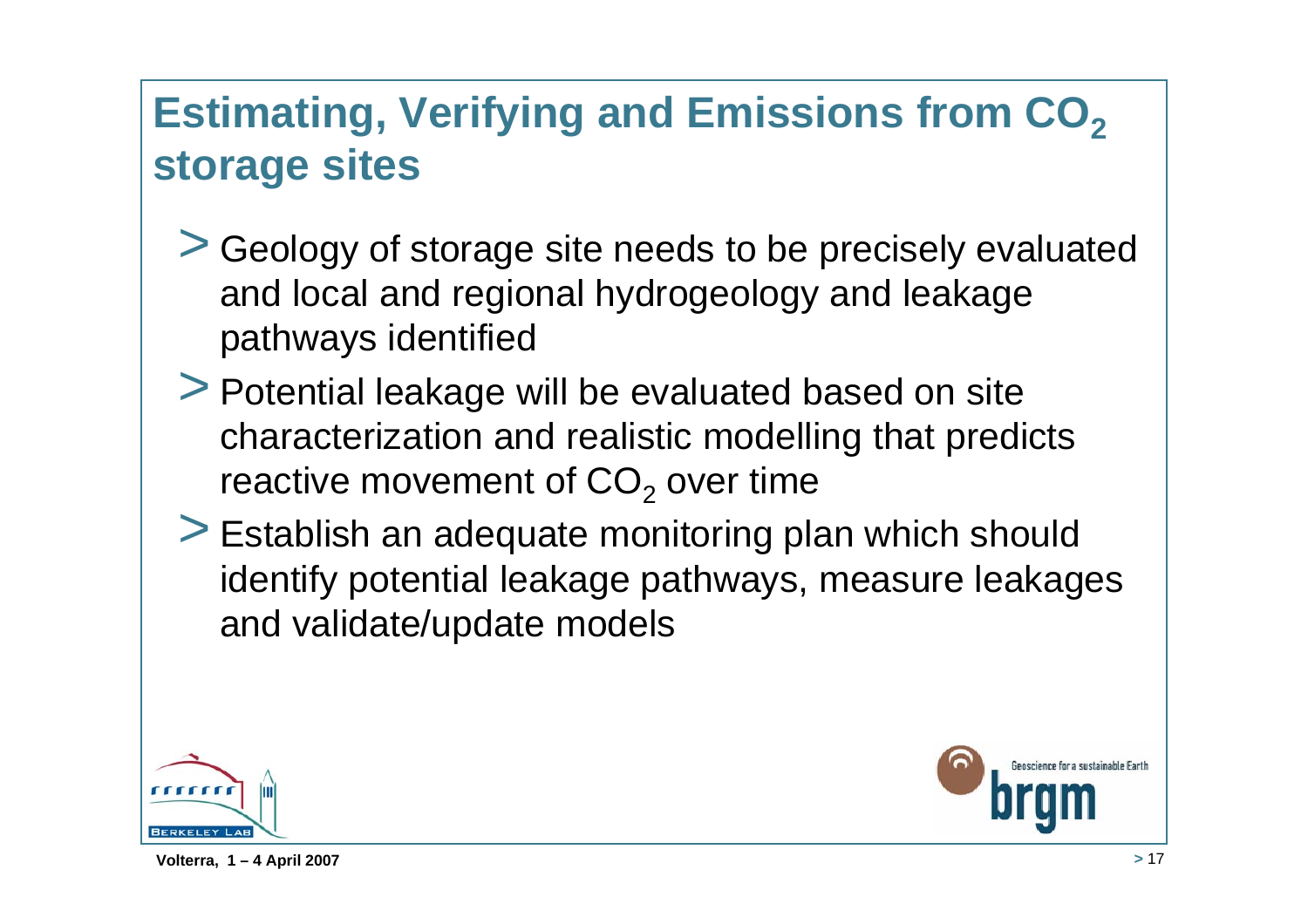## **Conclusions & Remarks (1/2)**

- $>$  Based on its thermophysical properties supercritical CO<sub>2</sub> presents some advantages for heat extraction
- > Even if the study of geochemical processes and reactive transport in diphasic systems (CO $_2$  + water) is still in its infancy, results from CO $_{\rm 2}$  storage studies suggest favorable properties compared to water
- $>$  Reactions of CO<sub>2</sub> with reservoir minerals, in an open system, may lead to continuous reservoir growth, with increases in heat exchange area, porosity, and permeability
- $>$  Use of CO<sub>2</sub> as heat transmission fluid for EGS looks promising and deserves more studies.

![](_page_17_Picture_5.jpeg)

![](_page_17_Picture_7.jpeg)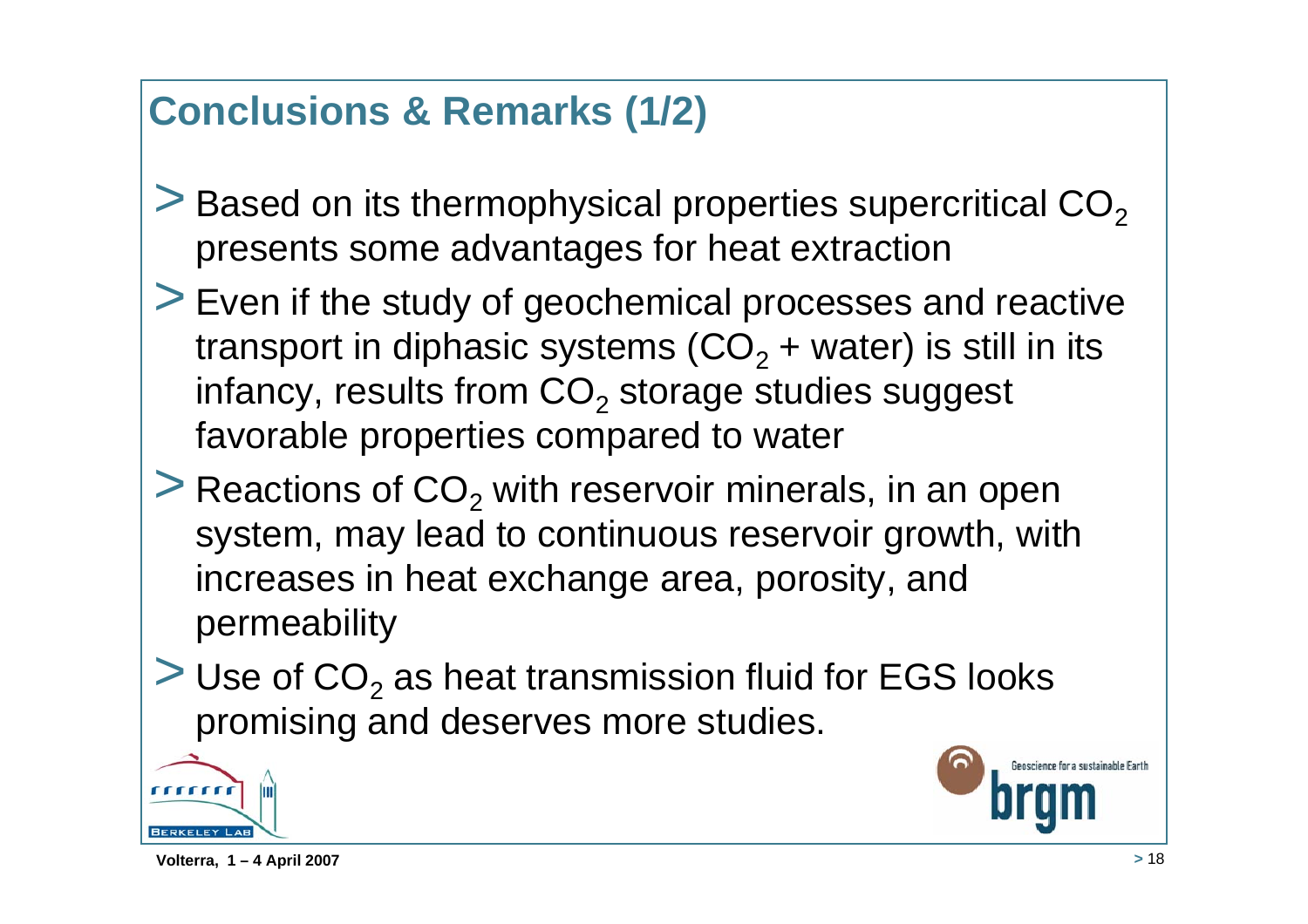## **Conclusions & Remarks (2/2)**

### > **It is necessary to develop R&D projects because:**

- • Many thermophysical and physical-chemical properties suggest advantages from using CO $_2$  as heat transmission fluid,
- •Current conditions are favorable for exploring  $EGSCO<sub>2</sub>$ , due to a multitude of CO $_{\rm 2}$  storage research and industrial projects (demonstration pilots, industrial sites, fundamental and engineering research to conceptualize well bore aspects of CO $_2$  injection, such as casing, completion, cement, etc.),
- • $\bullet$  CO<sub>2</sub> would be circulated after the (hydraulic) EGS stimulation phase to transform the system from an initial water-based to a CO<sub>2</sub> reservoir (in the core).
	- $-$  Prior to dry-out, CO $_{\rm 2}$  enriched water which at geothermal temperatures would be highly reactive, and may prevent adequate reservoir growth if carbonates are formed with higher molar volume than the primary minerals.
	- $-$  This kind of problem could be avoided by injecting a non-reactive gas during the initial reservoir development phase, such as nitrogen, and gradually changing injected gas composition towards CO $_2$  after sufficient dry-out has been achieved.

![](_page_18_Picture_7.jpeg)